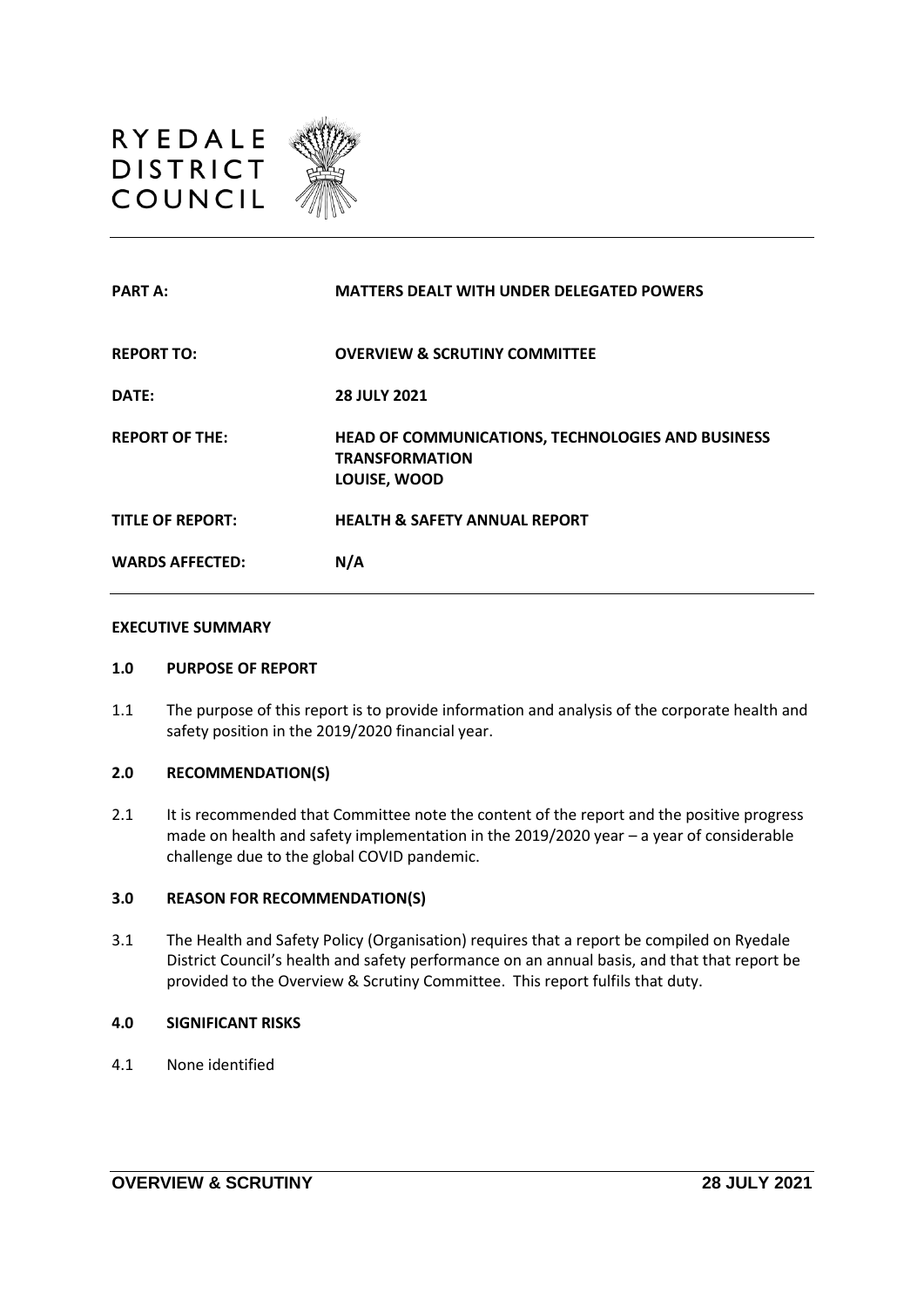# **5.0 POLICY CONTEXT AND CONSULTATION**

5.1 The content of this report draws upon the Council's Health and Safety Policy, which consists of a Policy Statement and Organisation document. The report acknowledges minor improvements are required to the Policy, which will be submitted to P&R.

# **REPORT**

# **6.0 REPORT DETAILS**

## **6.1 INTRODUCTION**

This report provides a summary of the key areas of corporate health and safety activity during the 2020/21 financial year. It has been prepared for Overview and Scrutiny Committee, in line with the commitment to provide such a report as set out in the health and safety policy.

## **6.2 POLICY AND MANAGEMENT**

The corporate health and safety policy comprises two elements: a health and safety policy statement and an "organisation" document which sets out roles and responsibilities. The policy was approved by Policy and Resources Committee on 4 July 2019.

In essence the policy continued to be fit-for-purpose in 2020/21, with a minor change that the delegated lead responsibility for health and safety was reassigned to the Head of Communications, Technologies and Business Transformation in place of the Deputy Chief Executive (as that post is vacant).

During the 2020/21 year two further improvements to the policy were identified. Firstly, that equality, diversity and inclusion be referenced in the policy statement. Secondly that some reorganisation of the arrangements document (although not the content, which remains sound) would be beneficial to help staff at different managerial levels to identify the responsibilities assigned to them. These minor changes will be put to the P&R Committee in the 2021/22 financial year.

The Corporate Health, Safety and Well-being Group met quarterly throughout the year, providing a focus on health and safety activity within the organisation. The requirement for "competent officer" support was met through a Service Level Agreement with North Yorkshire County Council at a cost of £46,434+VAT for 96 days service. An additional £9k for 24 extra days was also commissioned to assist with updating Streetscene risk assessments.

# **6.3 COVID-19**

The COVID-19 pandemic dominated corporate health and safety activity during 2020/21. This section describes the key features of the health and safety response in relation to the workforce, the key indicators of effectiveness, and a brief assessment.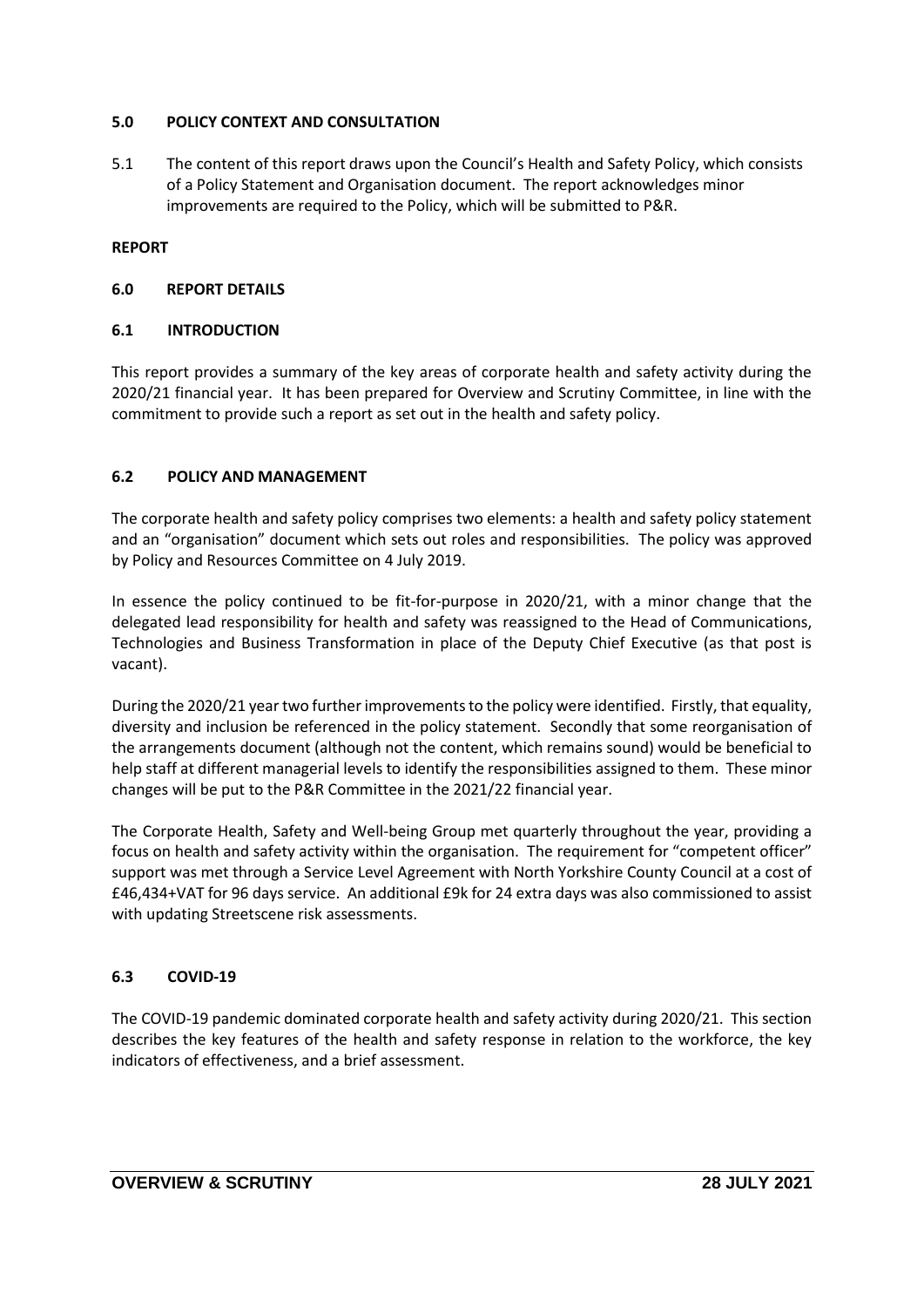# *Response*:

- In response to government guidance Ryedale District Council facilitated significant numbers of staff to work from home, with prioritization of those with underlying health conditions that would place them at additional risk. This involved provisioning 106 staff with laptops and phones within a four week period – with the majority within the first week. Rotas were put into operation to retain a minimal number of staff in attendance at Ryedale House to cover the elements of essential services that were unable to be done from home. Arrangements were also put in place at operational buildings such as the Deport and Derwent Lodge.
- COVID-secure measures were put in place at RDC sites. This included a building handbook for staff attending the Ryedale House and the Depot to ensure new working arrangements were clearly understood, social distancing, one-way systems, advice posters, hand sanitizers, safety screens and desk cleaning equipment in all offices, a personal protective equipment (PPE) ordering system, and touch-point cleaning throughout the day. A duty officer daily check was introduced to ensure COVID-secure arrangements were being followed.
- The Waste and Environment Service introduced a number of measures including storage of waste for 72 hours prior to disposal, ventilation and daily cleaning down of vehicles and additional vehicles to enable social distancing during rounds.
- Where democratic meetings were able to be held in-person, these were organised in accordance with government health and safety guidelines and detailed risk assessments. During lockdown periods arrangements were made for democratic meetings to be held digitally, again in alignment with government guidance, in order to protect Elected Members, attending officers and members of the public.
- Service risk assessments were adapted in light of COVID arrangements to ensure safe working, with business practices adapted accordingly and delivery of some aspects of service (eg in person site visits or meetings) paused to align with the appropriate health and safety guidance.
- Homeworkers were issued with a homeworking handbook, with guidance on how to work safely at home, including advice on maintaining good mental health and how to access the Council's employee support helpline. Staff working at home were provided with refresher training on setting up a safe home work-space, and required to conduct a structured assessment of their to assess home health and safety arrangements and identify necessary adjustments. A more streamlined system to report accidents and near misses at home was introduced and publicized to staff, and none were reported. To support home working, 270 items (eg chairs, monitors, desks, keyboards, mouse, HDMI cables, home plug network sets, laptop risers, wrist rests and footrests) were issued. Home work-station assessments were also introduced as a matter of course for every new member of staff on joining the organisation.
- A new section was launched on RDC's intranet for COVID-related guidance. A monthly working safety meeting was introduced for any concerns to be raised about the arrangements and to communicate any new working practices.
- A weekly report on staffing was introduced to provide quick-access to information on levels of COVID sickness, self-isolation and shielding within the organisation.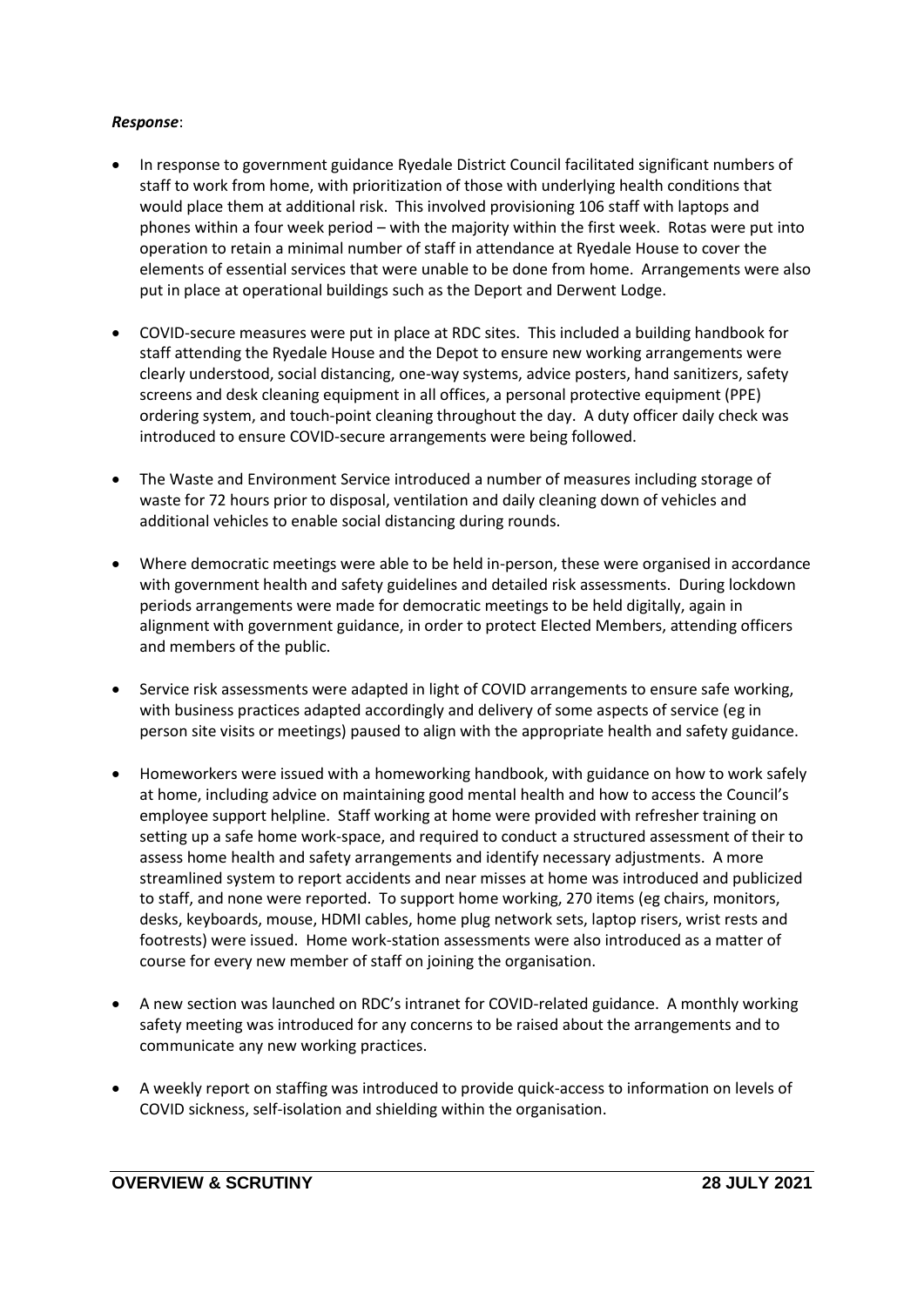- The procurement of personal protective equipment (PPE) was centralized in order to benefit from efficiency and cost-savings on bulk buying. A system for requesting PPE was introduced and PPE provided to staff undertaking community work and public-facing duties.
- Government, HSE and other relevant guidance was regularly monitored and assessed to ensure the organisation responded rapidly and proportionately to rapid changes.

# *Indicators:*

- Absence through COVID-sickness was low given the severity of the pandemic (46 days). Services were able to be maintained at normal or near-normal levels, due to the responsible attitude taken by staff, and the prudent corporate approach to employee health and safety, based on risk minimization.
- There were only two workplace-related outbreaks of COVID (an outbreak being defined as two cases or more). Both were in frontline teams. The corporate approach of reporting, selfisolation of workers in proximity (as per the government guidance definition) and a further approach of self-isolating secondary contacts (a step beyond that required by Test and Trace guidance) meant that these were rapidly and effectively contained.
- On 28 January 2021the Health and Safety Executive carried out a spot-check of Ryedale House with regard to COVID-secure arrangements. The inspection was passed without any notes for action.

# *Assessment and improvement*

On review, the Council's health and safety response to COVID has worked well and has enabled staff teams, Elected Members and members of the public (in respect of contact with the Council) to stay safe and maintain public services throughout the fluctuating context of the pandemic.

Challenges were greatest with frontline teams. However use of PPE and additional arrangements – whilst often presenting greater logistical complexity – proved effective.

Full-time home working was a radical cultural change for many within the organisation, but staff and systems have adapted well. It has presented challenges for some workers (especially those with young children during lockdown periods), and mental health and well-being is something that the organisation needs to act upon through the mental health plan. However, staff have reported benefits in terms of work-life balance, reduced commute and additional flexibility that they are keen to retain in the longer-term. This will be addressed through a review of COVID-secure arrangements and appropriate operational models in 2021/22 to ensure that operational requirements are balanced with staff feedback on work/life balance, flexibility and collaborative contact with colleagues.

# **6.4 ACCIDENTS AND NEAR MISSES**

There were eight accidents/near misses in 2020/21. All were in Streetscene, which is a higher risk area of the organisation due to the nature of the work undertaken.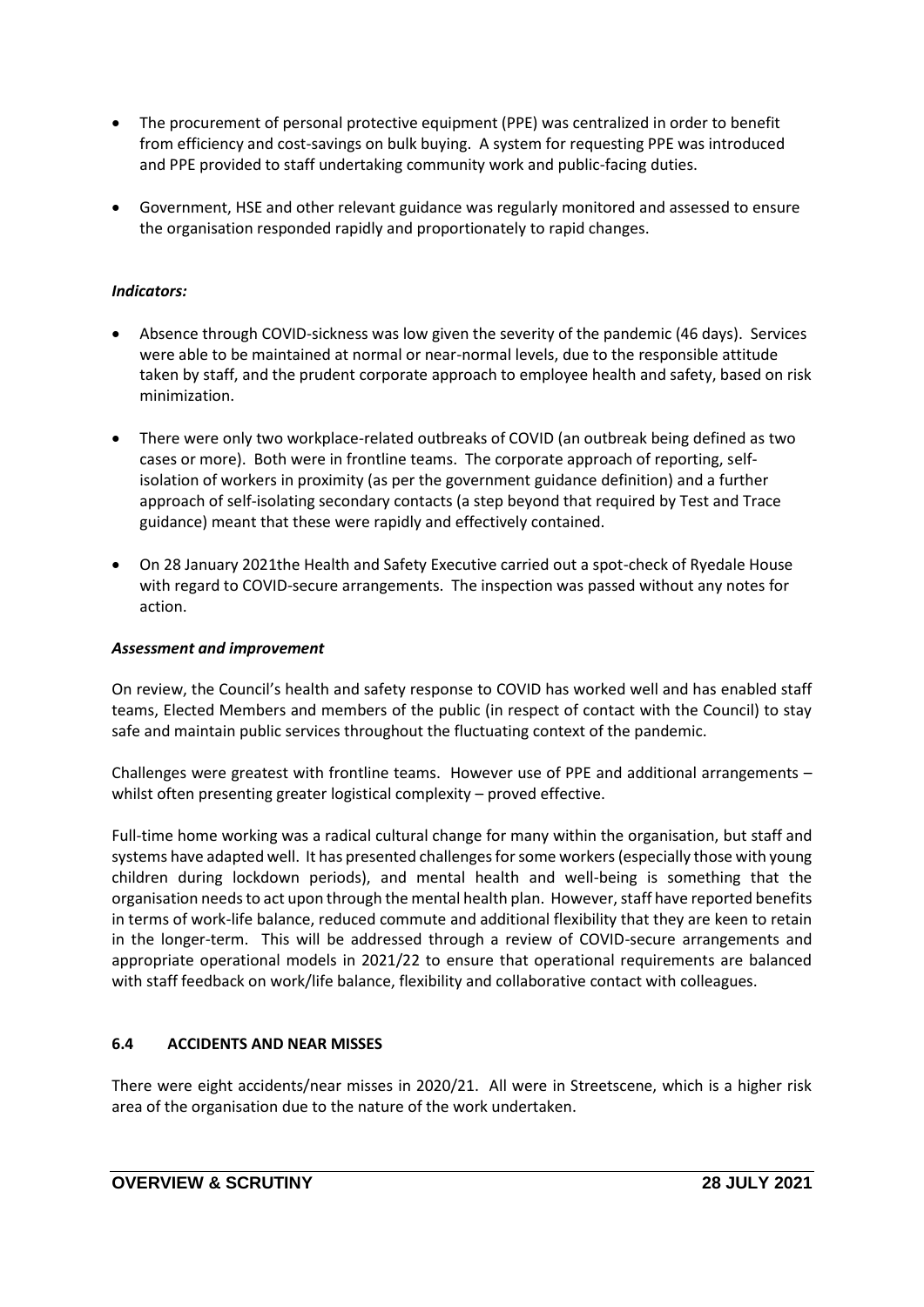No accident was of sufficient severity to require a RIDDOR report. (RIDDOR reports are required for certain serious workplace accidents, occupational diseases or dangerous near misses).

- The main type of accident was a slip or trip on the same level (4 from 8 incidences)
- The main type of injury was strain/sprain (5 from 8 incidences)
- All accidents and the actions taken were recorded locally and the necessary remedial actions taken

During the year communications were issued regarding reporting accidents at home that occurred whilst working at home, and a new, simpler online reporting mechanism introduced.

## *Assessment and improvement*

Streetscene remains a key focus for health and safety monitoring, given the work involves manual handling, vehicles, contact with machinery and physical movement. During the year additional resource was put into a systematic review of of risk assessments in the Streetscene organisational area, as the basis for a new safe working practices implementation plan. This work will complete in 2021/22.

Accidents will continue to be monitored departmentally, and at the Corporate Health, Safety and Wellbeing Group, in order to check if there are any systemic issues that need to be addressed. Generally however the organisation has a low level of accidents and near-misses but we will continue to disseminate regular communications to reinforce reporting mechanisms.

### **6.5 SICKNESS ABSENCE TRENDS**

- Sickness absence can be useful as an indicator not only of general health amongst the workforce, but of staff well-being
- Total sickness absence (long and short-term) during the year was 1,040 days lost. This equates to an average of 4.68 days per employee.
- For the purposes of comparison, in 2018/19 (ie pre-COVID), the average long-term sickness absence for local authorities in North Yorkshire as a whole was 8.5 days. The average short-term sickness absence for local authorities in North Yorkshire as a whole was 3.5 days (source: Local Government Association, 2020). UNISON research from 2017 indicates that the local government average days lost per year is 7.9 days. When compared against this research, Ryedale District Council's sickness absence rates are well within expected parameters.

### *Short-term absence*

75 people were absent for a short period due to sickness (34% of the workforce). The top three reasons for short-term (up to four weeks) absence were (in order):

- Infections non-COVID (14 people)
- Stomach, liver, kidney and digestion disorders (11 people)
- Ear, eye, nose and mouth/dental (10 people)

COVID-19 was the fourth most prevalent reason for short-term absence (9 people).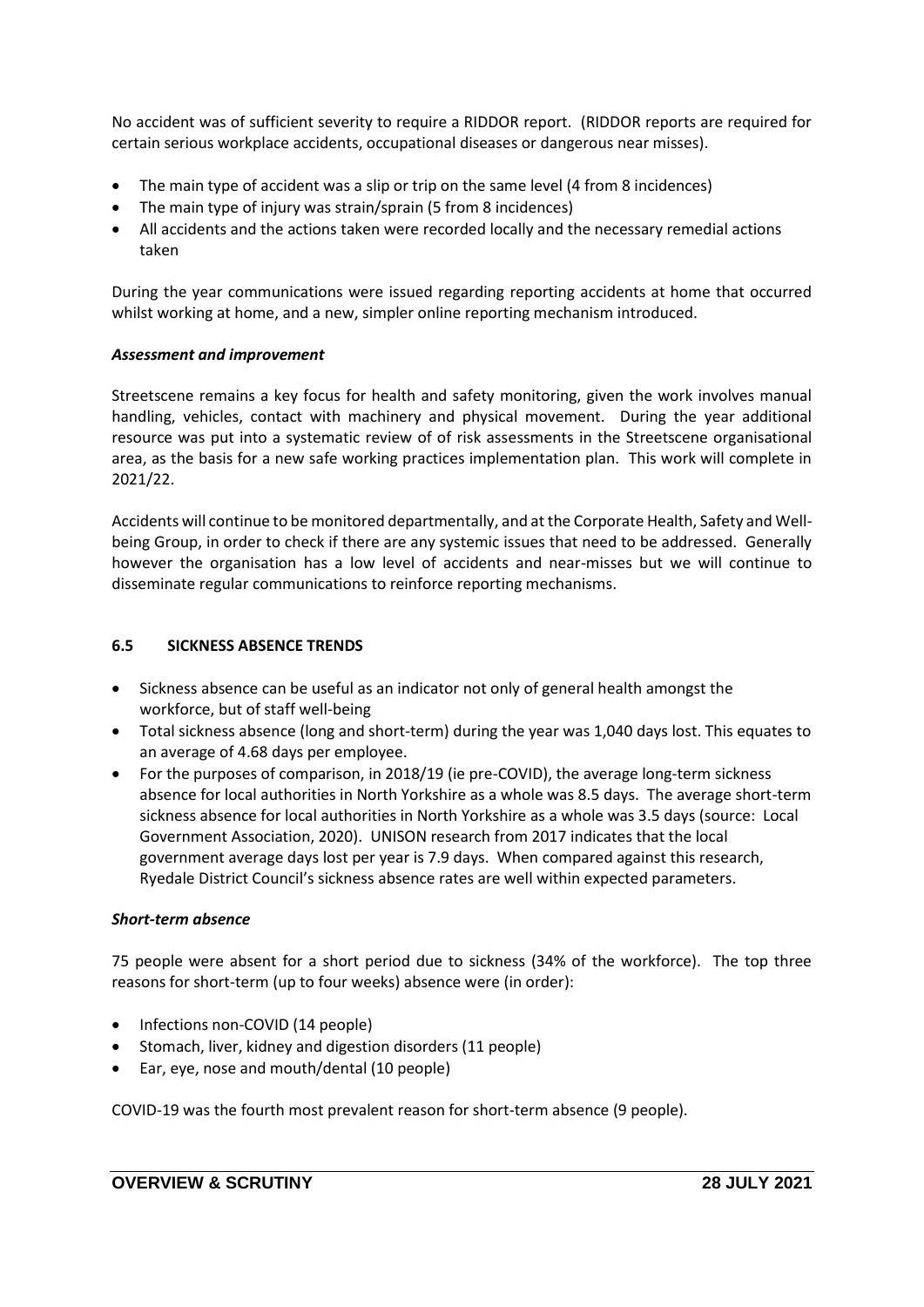An analysis of the number of days lost per absence reasons indicates that the three causes responsible for the most working days lost were:

- Infections (165 days/14 people)
- Stress, depression, anxiety (89 days/6 people)
- COVID (46 days/9 people)

It should be noted that no data is available to assess whether the days lost due to stress, depression and anxiety were work-related.

#### *Long-term absence*

Six people were absent for a long-term period (more than four weeks) during the year.

- Stress, depression and anxiety accounted for most long-term days lost (379 days/2 people)
- Infections (157 days, 3 people)
- Back and neck (33 days/1 person)

### *Assessment and improvement*

Nationally, the reasons for most days lost are minor illnesses, musculo-skeletal and mental health, so the key causes of sickness absence at RDC are similar to the national picture.

It is also clear from Local Resilience Forum information sharing that mental health, grief, trauma and fatigue in the aftermath of COVID is likely to have a major impact on sickness levels and productivity across the public sector.

The number of days lost through stress, depression and anxiety will continue to be closely monitored. In addition, additional investment in capacity will be requested to support the health and well-being of the workforce, as signalled in the budget papers presented to Full Council in February 2021. This investment will support the work of the Council's Well-being Group in 2021/22 and the following year. An increase in investment and focus on mental health is a common theme across other public sector organisations, in the interests of ensuring service continuity for the public, and demonstrating the duty of care towards staff who have contributed an exceptional level of discretionary effort during the pandemic.

This will be picked up in the 2021/22 year through the Well-being Group and a new mental health programme.

For next year we will introduce comparative figures, so we can determine sickness absence trends year on year and, if so, implement any necessary responses.

### **6.6 OCCUPATIONAL HEALTH**

There are two key aspects to occupational health: health surveillance (most relevant to the Streetscene team) and occupational health referrals (relevant to all employees).

Occupational health support is provided by North Yorkshire County Council, with surveillance managed through an online portal.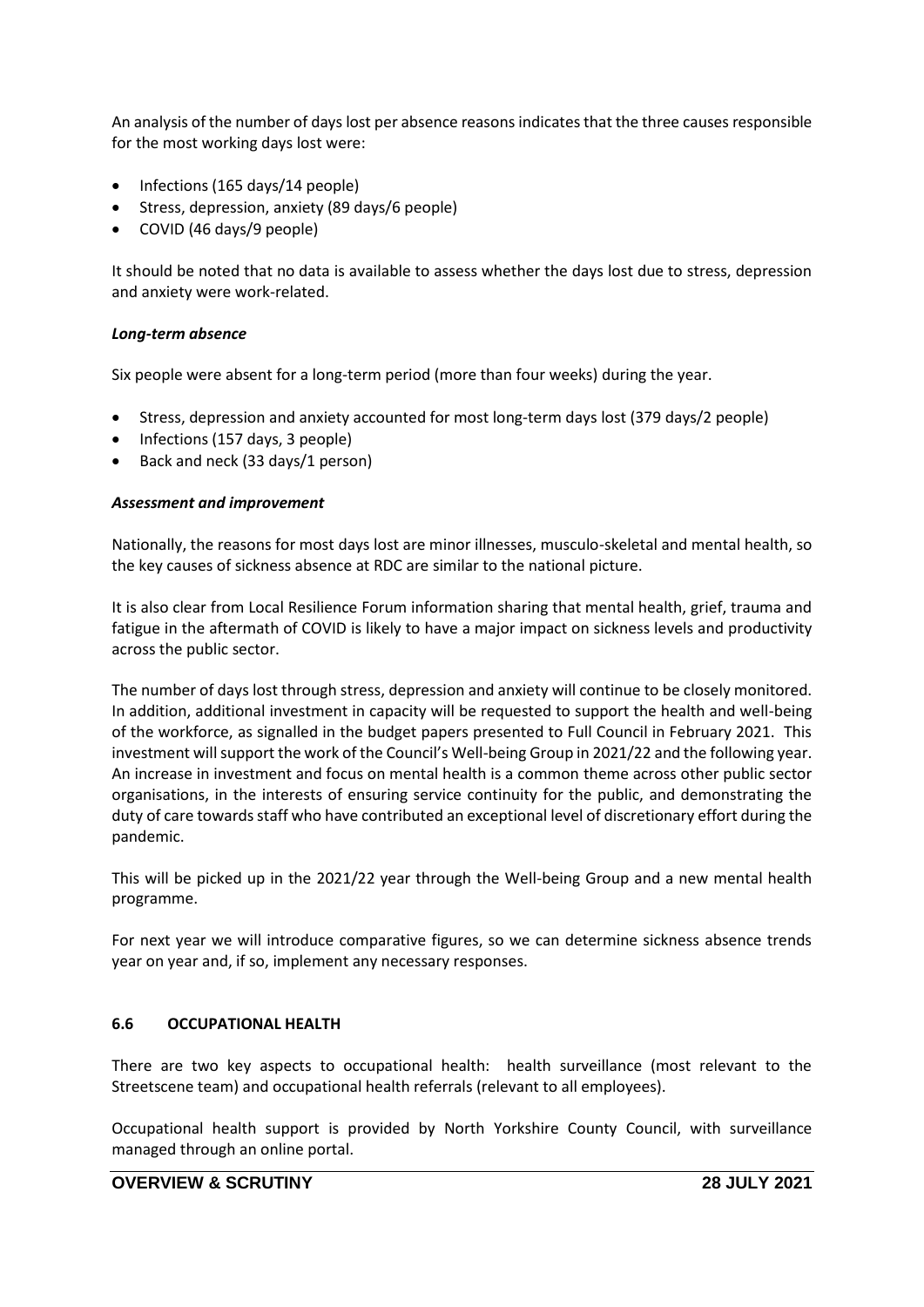Through NYCC, Ryedale District Council employees also have access to Health Assured, a 24:7 telephone counselling support service that is publicized through the intranet and periodically in allstaff emails. Whilst it deals with broader issues than occupational health, data on Health Assured is included in this section.

# *Health surveillance*

- Health surveillance is a system on ongoing health checks that may be required by law for employees who are exposed to certain environmental conditions (eg noise or vibration, or exposure to substances that are hazardous to health). The majority of roles at Ryedale District Council do not require any statutory health surveillance. For the most part, the roles that require health surveillance are in Waste and Environment.
- Most health surveillance was conducted as questionnaire screening during the year due to COVID, save for some onsite clinics during the brief lockdown lift in autumn 2020
- In Streetscene there were 40 outstanding audio face-to-face or review testing sessions and 5 outstanding spirometry sessions at the end of the year. Onsite clinic planning for face-to-face assessment is being addressed.

# *Referrals*

A total of 37 referrals were received into the Occupational Health service from RDC.

## *Health Assured*

28 staff accessed confidential help and support through Health Assured, the Council's 24-hour telephone counselling service, during the year. Of these:

- 16 calls were with regard to mental health
- 6 calls about general work-related issues
- 3 were legal issues (not necessarily work-related)
- 1 in relation to a life event
- 2 in relation to physical health
- There were no calls in relation to relationships, financial or whistleblowing

No data is available to provide a comparison with the previous year, but if Ryedale District Council is assumed to follow a similar pattern to other local authorities, it is expected that this figure would represent a rise on the figure for previous years.

The number of people accessing the service should be read in context of the following notes:

- The Council deliberately heavily promoted the use of the Health Assured service throughout the pandemic, given the likelihood of increased stress and anxiety in the population generally
- Counselling through Health Assured is not restricted to work matters, and may be on personal issues
- Health Assured is also open to a staff member's immediate family. As a result of confidentiality, no data is available on how the number of calls to the service might split between staff/family members.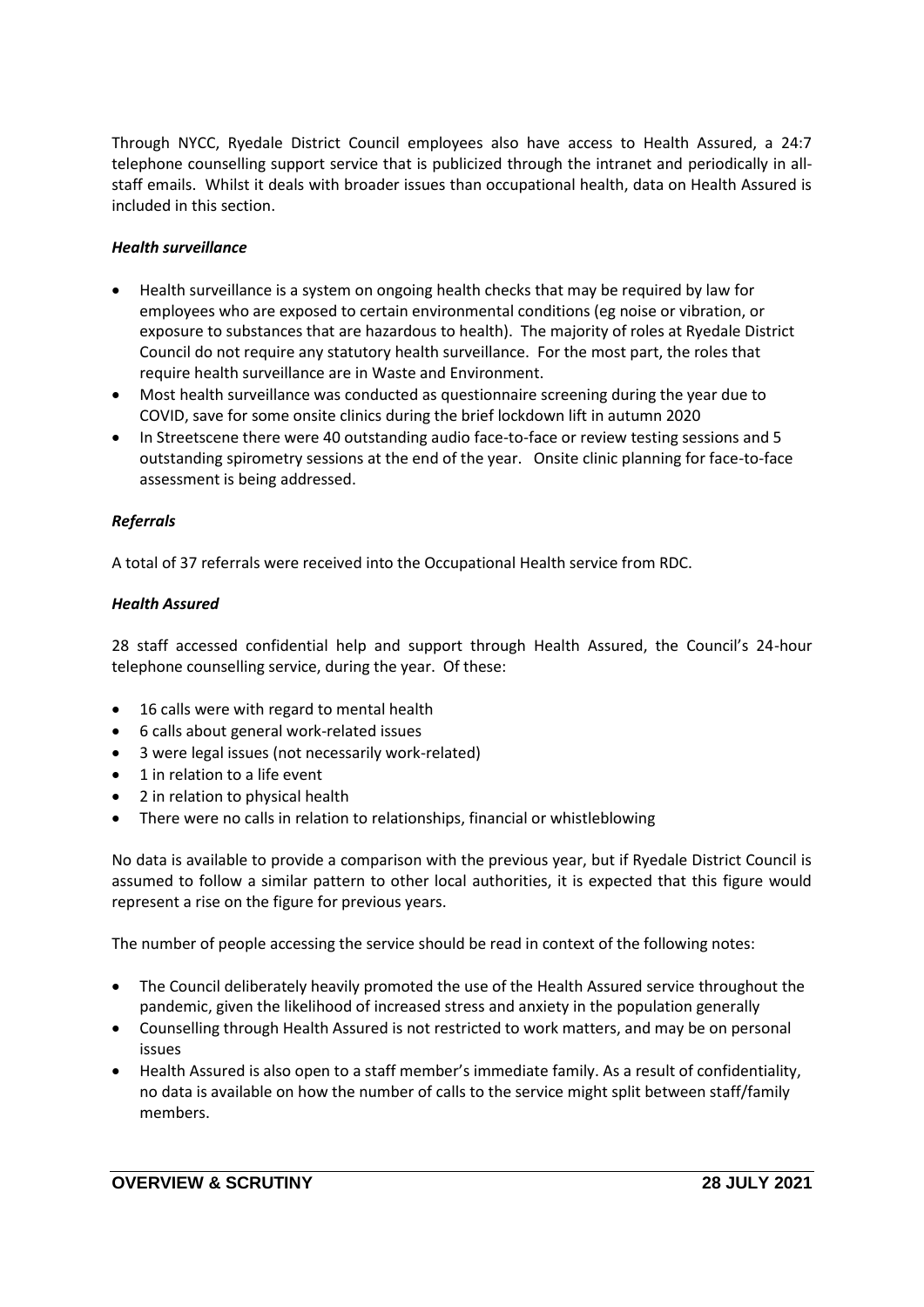## *Assessment and improvement*

During the 2021/22 year outstanding surveillance checks will be made a priority and a number of issues addressed, including:

- Management ownership of occupational health to ensure data are promptly and regularly reported to support management decision-making and action planning
- Improved systems for ensuring that new roles are assessed for occupational health surveillance
- Improved systems for ensuring all starters and leavers are added to/removed from the portal for health surveillance
- Investigation of the number rate of referrals for underlying trends
- Support for mental health, through the mental health plan (subject to approval of resources)

# **6.7 HEALTH AND SAFETY TRAINING**

All new employees are required to undertake basic training in health and safety and mental health awareness. Managers are also required to undertake an additional training course in health and safety for managers.

At 31.03.21, 100% of employees had completed the basic health and safety training and 98% had completed mental health awareness training. Additional arrangements are made to train new employees in Streetscene.

## *Assessment and improvement*

Basic health and safety training is being addressed, however in 2021/22 we will review provision of specific training in relation to particular roles and responsibilities, and to address any new issues identified through the September revision of departmental risk assessments.

# **6.8 ASSETS**

The Council has responsibility for a wide range of building and land assets, including Council offices, amenity buildings, investment properties, sports and leisure buildings, car parks, public conveniences, social housing, closed church yards, and miscellaneous buildings and pockets of land.

Condition surveys or reviews were limited in 2020/21 due to COVID restrictions. However urgent reviews were prioritized.

During the year the Council increased the level of dedicated staff resource for the management of building assets with a view to updating the asset register, conducting condition surveys, reviewing the 10 year maintenance plan and completing the tree survey mapping and maintenance programme in 2021/22.

### *Assessment and improvement*

Condition surveys and maintenance plan across all Council assets to be prioritized in 2021, together with fire-risk assessments and appropriate arrangements (eg asbestos, legionella) as buildings are reoccupied.